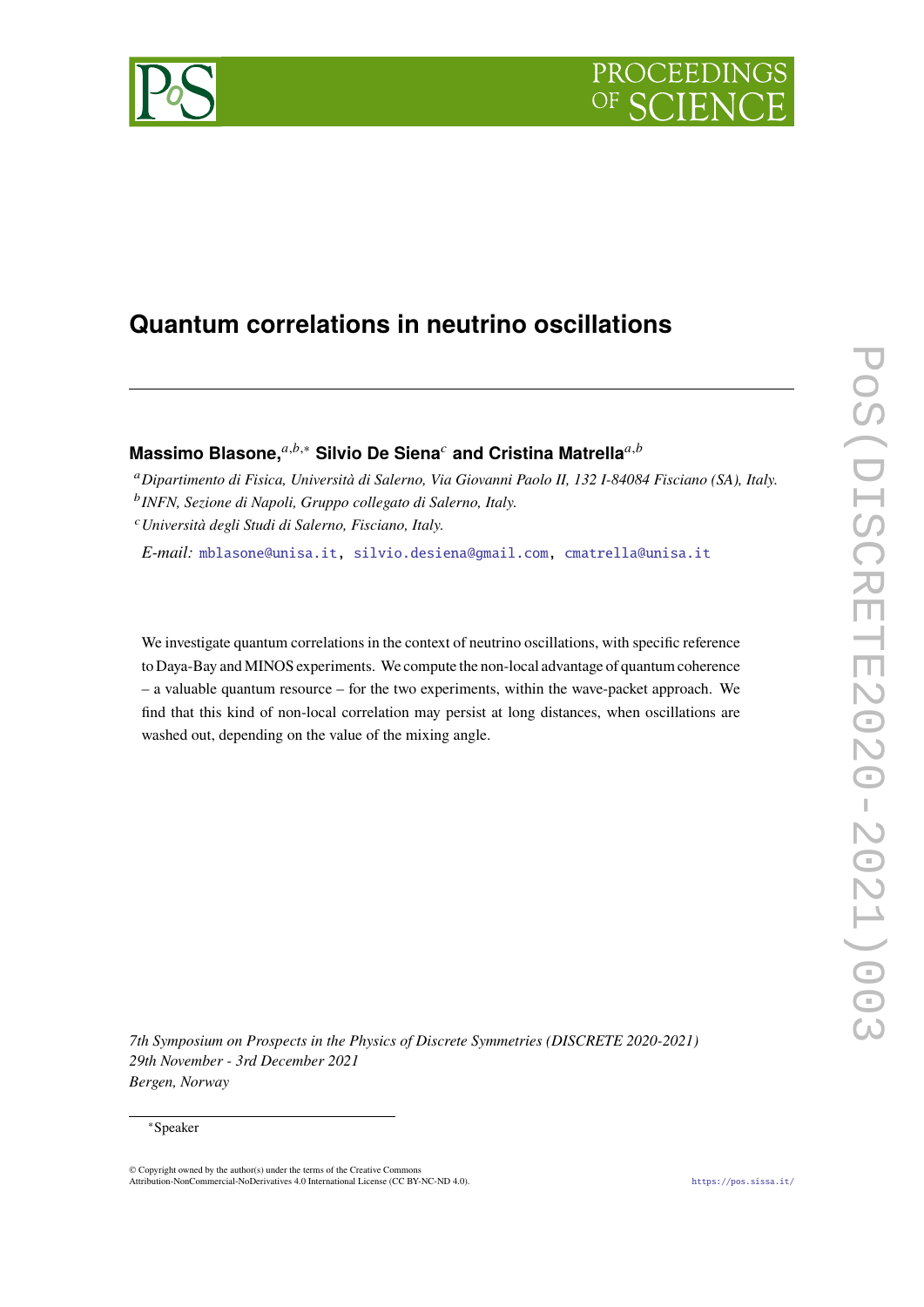# **1. Introduction**

The notion of coherence  $[1, 2]$  $[1, 2]$  $[1, 2]$  is among the basic ones in Quantum Mechanics. A state is said to be coherent provided that there are nonzero elements in the non-diagonal positions of its density matrix representation. Coherence can be considered as a resource [\[3\]](#page-8-2) and thus, much effort has been focused on its quantitative characterization, expressing the level of quantumness of a given system. In this context, the concept of non-local advantage of quantum coherence (NAQC) has been introduced [\[4\]](#page-8-3): it characterizes the most valuable, non–local, portion of the quantum coherence, and is therefore object of active investigation.

Recently, these concepts, originally developed in quantum optics and in quantum information, have been applied to particle physics, with special emphasis to neutrinos and Kaons [\[5–](#page-8-4)[15\]](#page-9-0): various kinds of quantum correlations have been explored and violation of Bell [\[16\]](#page-9-1) and Leggett-Garg [\[17,](#page-9-2) [18\]](#page-9-3) inequalities has been verified. In particular, neutrinos represent an ideal playground for these investigations due to their very weak interactions and small decoherence effects.

In Ref. [\[19\]](#page-9-4) we investigated the  $l_1$ -norm based NAQC in the context of neutrino oscillations by extending the work of Ming et al. [\[20\]](#page-9-5) in which several quantum correlations are studied in connection with Daya–Bay and MINOS neutrino experiments. In our analysis we used a wave packet description whereas in Ref. [\[20\]](#page-9-5) a plane wave approximation has been adopted.

Here, we review the main results of the above work. In addition, we extend our study by using another measure of quantum coherence, namely the relative entropy of coherence.

In Section 2, we briefly recall the notions of quantum coherence and NAQC. In Section 3 we compute NAQC for two flavor neutrino oscillations, with specific reference to Daya-Bay and MINOS experiments. Section 4 is devoted to conclusions and perspectives of future work.

# **2. Quantum coherence**

There are various ways to quantify the coherence of a state. However, there is a set of conditions any proper measure of coherence should satisfy. First of all, given a basis  $\{|i\rangle\}$ , the set of incoherent states I is the set of quantum states whose density matrices are diagonal with respect to this basis. So, a measure of quantum coherence C must satisfy the following conditions [\[21\]](#page-9-6):

- 1. C( $\rho$ ) ≥ 0 for all quantum states. C( $\rho$ ) = 0 if and only if  $\rho \in I$ , i.e. it belongs to the set of incoherent states.
- 2. Monotonicity under completely positive trace preserving incoherent maps (ICPTP) Φ, i.e.  $C(\rho) \geq C(\Phi(\rho))$  and monotonicity under selective measurement on average:  $C(\rho) \geq$  $\sum_n p_n C(\rho_n)$  where  $\rho_n = \hat{K}_n \rho \hat{K}_n^{\dagger}/p_n$  and  $p_n = \text{Tr} \left[ \hat{K}_n \rho \hat{K}_n^{\dagger} \right]$  for all  $\{ \hat{K}_n \}$  with  $\sum_n \hat{K}_n^{\dagger} \hat{K}_n = \mathbb{I}$ and  $\hat{K}_n \mathbb{I} \hat{K}_n^{\dagger} \subset \mathbb{I}$ .
- 3. Convexity:  $\sum_{n} p_n C(\rho_n) \geq C(\sum_{n} p_n \rho_n)$  for any set of states  $\{\rho_n\}$  and any  $p_n \geq 0$  with  $\sum_{n} p_n = 1.$

If  $\rho$  is a state in the reference basis  $\{|i\rangle\}$ , a typical measure of coherence takes the form:

$$
C_D(\rho) = \min_{\delta \in \mathcal{I}} D(\rho, \delta),\tag{1}
$$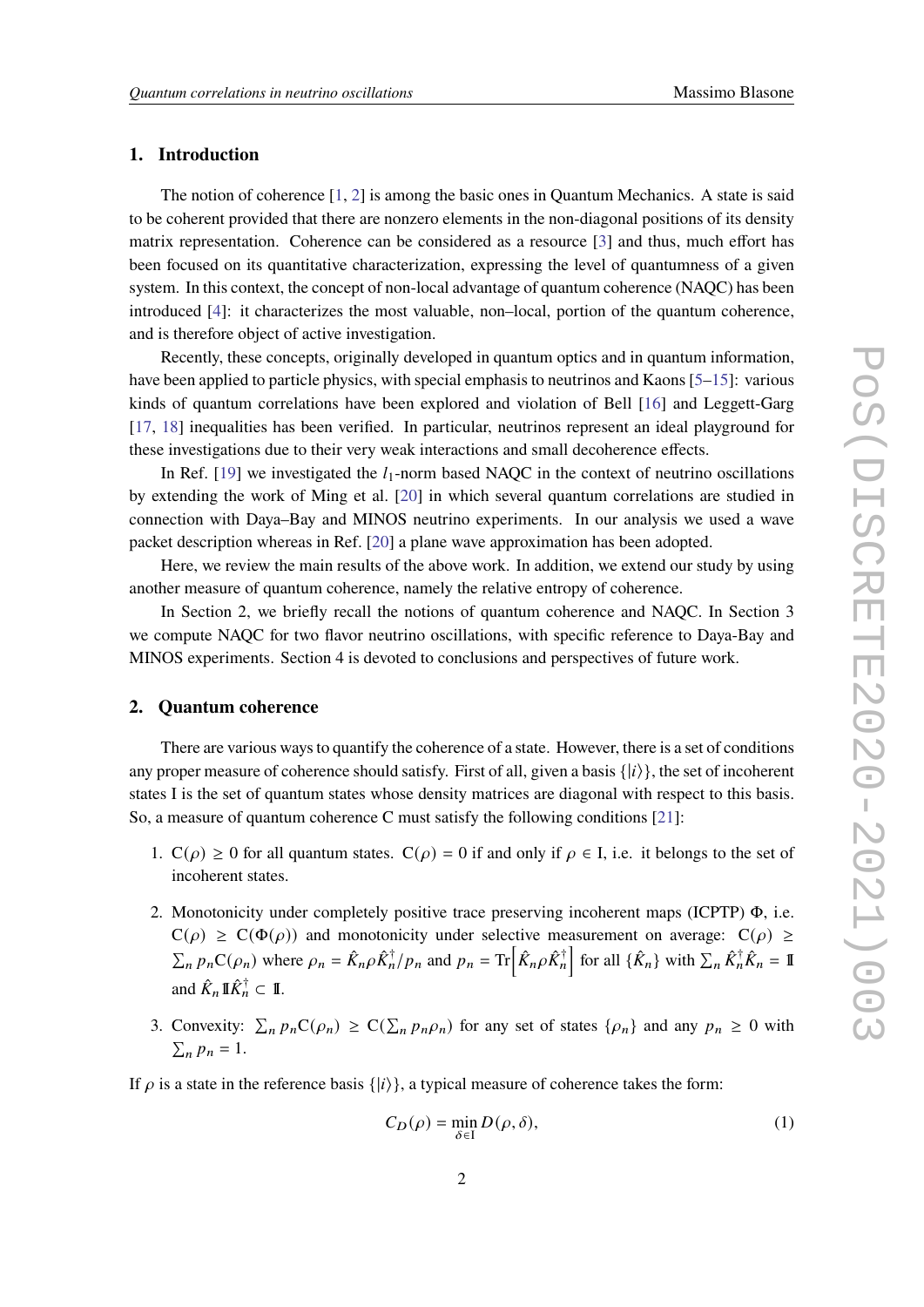i.e. the minimum distance between  $\rho$  and the set of incoherent states.  $D(\rho, \delta)$  represents any distance measure between two quantum states. One can consider  $D(\rho, \delta) = ||\rho - \delta||$ , with  $||.||$ any matrix norm – in particular the  $l_1$ -norm – or  $D(\rho, \delta) = S(\rho||\delta)$ , that is the quantum relative entropy. The first one can be written as  $||\rho - \delta||_{l_1} = \sum_{i,j} |\rho_{i,j} - \delta_{i,j}|$ . By minimizing over the set of incoherent states, one can obtain a measure of coherence that satisfies the previous conditions, called 1*-norm of coherence*:

$$
C_{l_1}(\rho) = \sum_{i \neq j} |\langle i|\rho|j\rangle| \tag{2}
$$

where the sum is extended to the absolute values of the off diagonal elements.

By considering the second distance measure, we can write  $S(\rho || \delta) = S(\rho_{diag}) - S(\rho) +$  $S(\rho_{diag}||\delta)$ , where  $\rho_{diag}$  is the matrix of the diagonal elements of  $\rho$ . Remembering that  $S(\rho_{diag}||\delta)$  =  $Tr(\rho_{diag} \ln \rho_{diag} - \rho_{diag} \ln \delta)$ , the minimization procedure leads to  $\delta = \rho_{diag}$ , so we can define the *relative entropy of coherence* as:

$$
C_{re}(\rho) = S(\rho_{diag}) - S(\rho), \qquad (3)
$$

where  $S(\rho)$  is the von Neumann entropy of  $\rho$ .

A further important distinction can be done between local and non-local coherence. We can introduce the total coherence  $C(\rho_{AB})$  of a bipartite state with respect to local reference bases  $\{|i\rangle_A\}$ ,  $\{|j\rangle_B\}$ , and we can interpret  $C(\rho_A)$  and  $C(\rho_B)$  as the local coherences of the subsystem A and B, respectively, where  $\rho_A$  and  $\rho_B$  are the reduced density matrices.

The interesting thing is that the sum of the local coherences is not necessarily equal to the total coherence [\[22\]](#page-9-7). Hence, it is possible that there is a portion of quantum coherence related to the correlations between subsystems, which is called *correlated* or *non-local coherence*:

$$
C_{nl}(\rho_{AB}) \equiv C(\rho_{AB}) - C(\rho_A) - C(\rho_B). \tag{4}
$$

Non-local coherence arises if in a system made by two subsystems A and B, A(B) cannot be considered to have a own individuality that is separated by  $B(A)$ . It has a crucial rôle in the definition of a resource suitable for quantum protocols.

#### <span id="page-2-0"></span>**2.1 Non-local Advantage of Quantum Coherence**

Mondal et al. [\[4\]](#page-8-3) refers to Non-Local Advantage of Quantum Coherence (NAQC) as an interesting effect: it occurs in a bipartite system when the average coherence of the conditional state of a subsystem B – after a local measurements on subsystem A – exceeds the coherence limit of the single subsystem measured on mutually unbiased bases. In Refs. [\[20,](#page-9-5) [23\]](#page-9-8) it is shown as NAQC captures a kind of quantum correlation which is stronger than Bell non-locality. Therefore, in the already known hierarchy manifested by the inclusion relations Discord ⊃ Entanglement ⊃ Steering ⊃ Bell non-locality [\[24\]](#page-9-9), a further step towards understanding the quantum world has been taken, by including the NAQC as a quantum correlation stronger than the others – see Fig. [1.](#page-3-0)

Mondal et al. formulated more than one definition of NAQC. In Ref. [\[19\]](#page-9-4) we considered in particular the one based on the  $l_1$ -norm of coherence. If  $C_i^{l_1}$   $(i = x, y, z)$  is the coherence in i-basis, it is proven that for a general state of a single system the upper bound of  $C^{l_1} = C_x^{l_1} + C_y^{l_1} + C_z^{l_1}$  is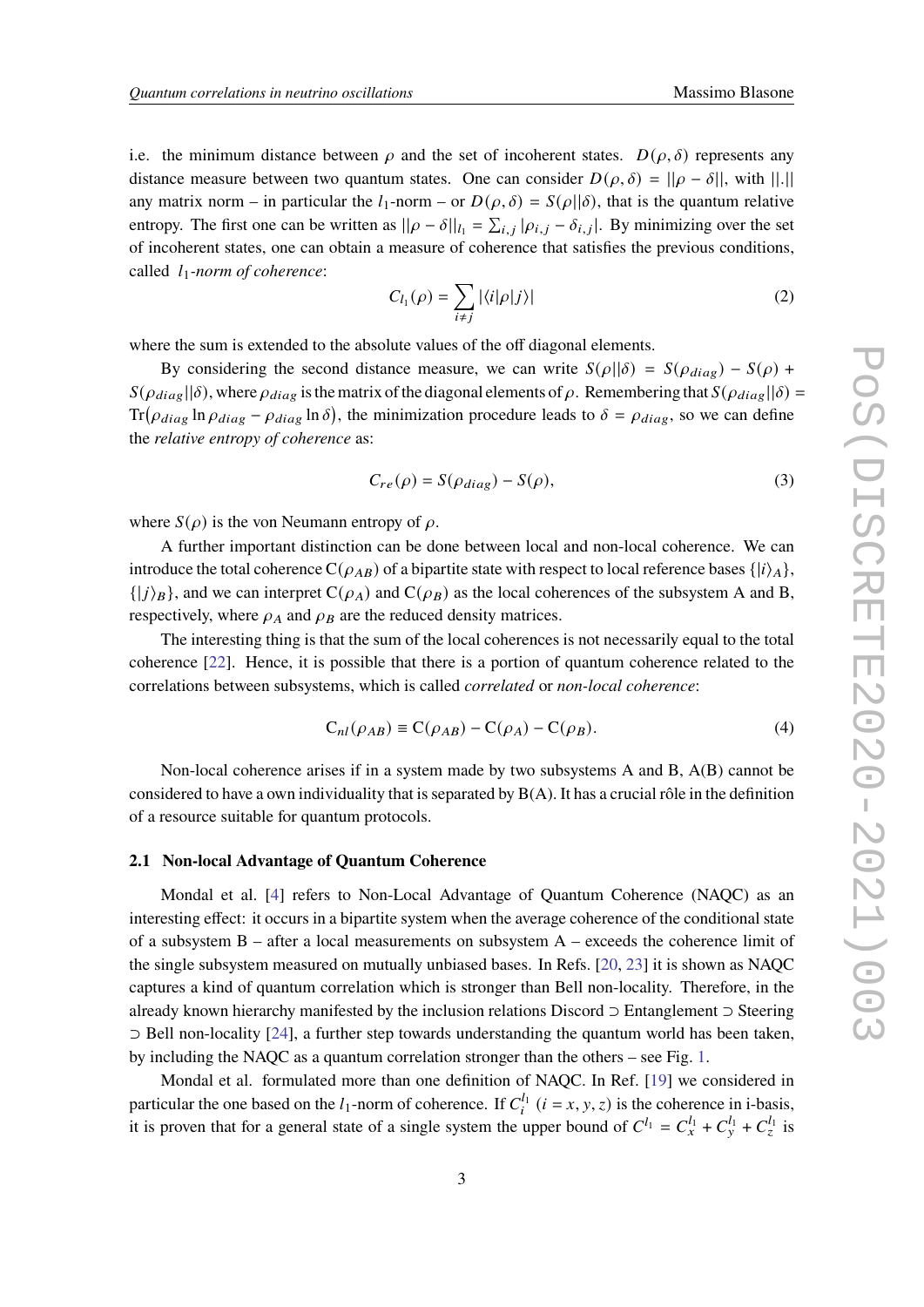<span id="page-3-0"></span>

**Figure 1:** Hierarchy of quantum correlations (Figure adapted from Ref.[\[24\]](#page-9-9)).

state independent and is given by:

<span id="page-3-1"></span>
$$
\sum_{i=x,y,z} C_i^{l_1}(\rho) \le \sqrt{6} \tag{5}
$$

where the equality sign holds for a pure state. Therefore, Eq. [\(5\)](#page-3-1) can be considered as a coherence where the equality sign holds for a pure state. Therefore, Eq. (5) can be considered as a conerence complementarity relation implying that  $C^{l_1}$  has to be lower than  $\sqrt{6}$  for a single system description. A state acquires a NAQC if this inequality is violated.

Let us consider [\[4\]](#page-8-3) a bipartite system shared by Alice and Bob, described by the following decomposition:

<span id="page-3-2"></span>
$$
\rho_{AB} = \frac{1}{4} \left( \mathbf{I}_4 + \vec{r} \cdot \vec{\sigma} \otimes \mathbf{I}_2 + \mathbf{I}_2 \otimes \vec{s} \cdot \vec{\sigma} + \sum_{i,j} t_{ij} \sigma_i \otimes \sigma_j \right),\tag{6}
$$

where  $\vec{r} \equiv (r_x, r_y, r_z)$ ,  $\vec{s} \equiv (s_x, s_y, s_z)$  and  $t_{ij}$  are the correlation matrix elements. The decomposition coefficients can be found as:  $r_i = Tr[\rho_{AB}(\sigma_i \otimes I_2)], s_i = Tr[\rho_{AB}(I_2 \otimes \sigma_i)]$  and  $t_{ij} = \text{Tr} \big[ \rho_{AB} (\sigma_i \otimes \sigma_j) \big]$ ,  $(i, j = x, y, z)$ , where  $\sigma_i$  are the Pauli matrices.

Suppose that Alice performs a local measurement on subsystem A in the eigenbasis of Pauli matrix  $\sigma_k$  with outcome  $b = 0, 1$ . The conditional state of Bob is  $\rho_{B|\Pi_k^b} = [(\Pi_k^b \otimes I_2)\rho_{AB}(\Pi_k^b \otimes I_3)]$  $\text{Tr}[(\prod_{k=1}^{b} \mathcal{O}_{B|\Pi_{k}^{b}})] = \text{Tr}[(\prod_{k=1}^{b} \mathcal{O}_{B|\Pi_{k}^{b}})]$  due to the Alice measurement.

Then, Alice tells Bob her measurement choice and the corresponding result: then he measures the coherence of his side (B) randomly in the eigenbasis of either  $\sigma_i$  or  $\sigma_j$ ,  $(i, j \neq k)$ .

The coherence of the conditional state of Bob,  $\rho_{B|\Pi^b_k}$  in the basis of  $\sigma_i$  is given by:

$$
C_i^{l_1}(\rho_{B|\Pi_k^b}) = \sqrt{\frac{\sum_{j\neq i} \alpha_{j k_b}^2}{\gamma_{k_b}^2}},
$$
\n(7)

where  $\alpha_{ij_b} = s_i + (-1)^b t_{ji}, \gamma_{k_b} = 1 + (-1)^b r_k, i, j, k \in \{x, y, z\}.$ 

Since there are six local measurement settings Alice can choose from, the criterion for achieving NAQC can be obtained via all possible probabilistic averagings:

$$
N_{l_1}(\rho_{AB}) = \frac{1}{2} \sum_{i,j,b} p(\rho_{B|\Pi_{j\neq i}^b}) C_i^{l_1}(\rho_{B|\Pi_{j\neq i}^b}) > \sqrt{6},
$$
\n(8)

where  $p(\rho_{B|\Pi_i^b}) = \frac{\gamma_{j_b}}{2}$  $rac{J_b}{2}$ .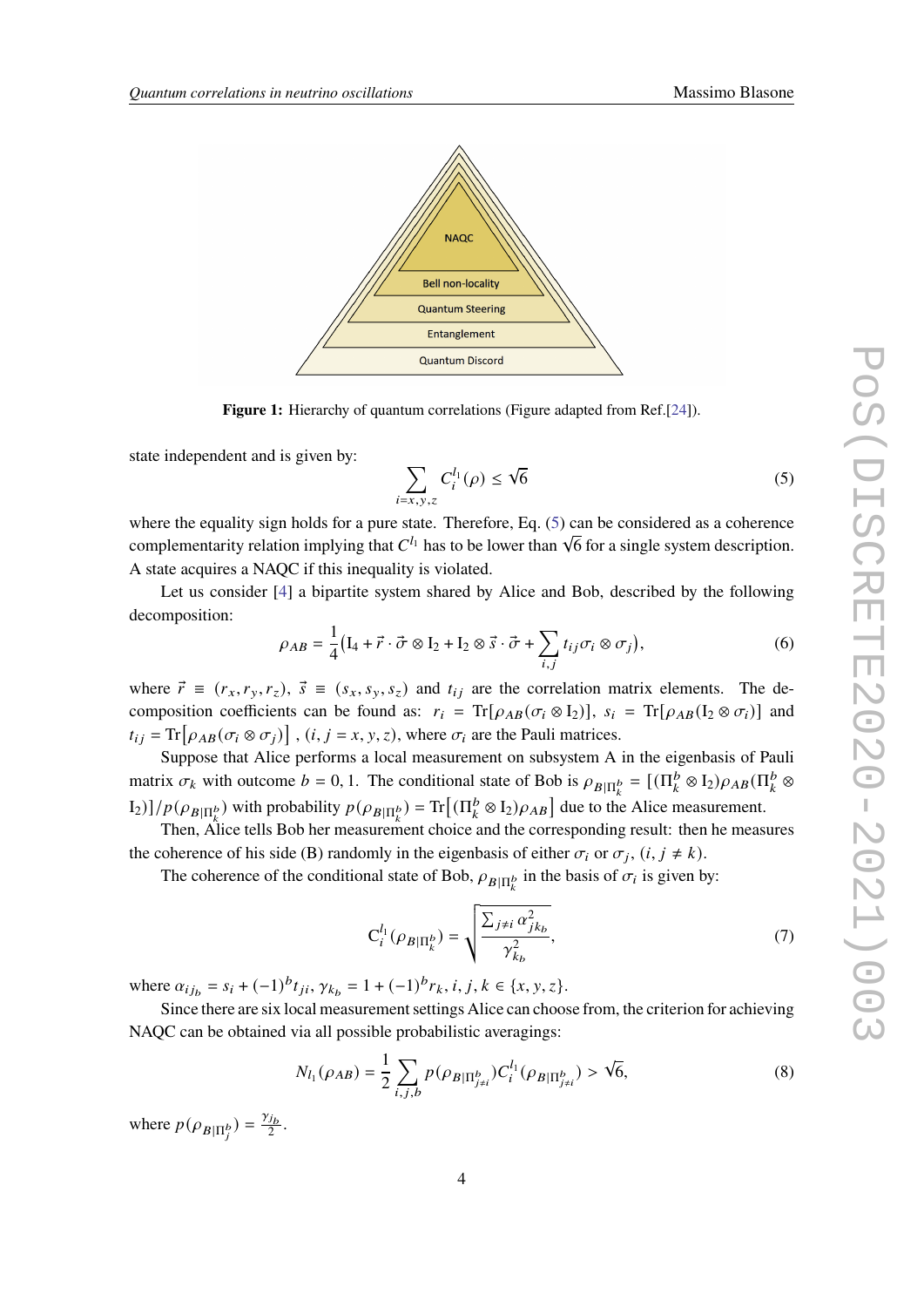#### **3. NAQC in neutrino oscillations**

Recently, several authors have dealt with the study of the NAQC in various physical contexts [\[20,](#page-9-5) [25–](#page-9-10)[27\]](#page-9-11). In Ref. [\[19\]](#page-9-4) we have explored the NAQC associated to neutrino oscillations in the wave packet approach, thus extending the work of Ming et al. [\[20\]](#page-9-5) based on plane waves.

Neutrino oscillations (NOs) is a quantum mechanical phenomenon, suggested for the first time by Bruno Pontecorvo [\[28\]](#page-9-12), which has found numerous experimental confirmations. For simplicity, we limit ourselves to the case of two-flavor oscillations and to the relativistic approximation of the full field theoretical description [\[29,](#page-9-13) [30\]](#page-9-14). We suppose to have a neutrino of flavor  $\alpha$  at the initial time  $t = 0$ . The time evolution of the state gives us:

<span id="page-4-1"></span>
$$
|\nu_{\alpha}(t)\rangle = a_{\alpha\alpha}(t) |\nu_{\alpha}\rangle + a_{\alpha\beta}(t) |\nu_{\beta}\rangle, \qquad \alpha, \beta = e, \mu.
$$
 (9)

It's convenient to introduce the occupation number states of neutrinos by establishing the following correspondence<sup>[1](#page-4-0)</sup> [\[5,](#page-8-4) [6\]](#page-8-5):

$$
|\nu_{\alpha}\rangle \equiv |1\rangle_{\alpha} \otimes |0\rangle_{\beta} \equiv |10\rangle
$$
  

$$
|\nu_{\beta}\rangle \equiv |0\rangle_{\alpha} \otimes |1\rangle_{\beta} \equiv |01\rangle
$$
 (10)

Hence, Eq.[\(9\)](#page-4-1) can be written as:

<span id="page-4-2"></span>
$$
|\nu_{\alpha}(t)\rangle = a_{\alpha\alpha}(t) |10\rangle + a_{\alpha\beta}(t) |01\rangle. \tag{11}
$$

The survival probability to find a neutrino of flavor  $\alpha$  after a time t is given by  $P_{\alpha\alpha}(t)$  =  $|a_{\alpha\alpha}(t)|^2$ , and the transition probability is  $P_{\alpha\beta}(t) = |a_{\alpha\beta}(t)|^2$ , with  $P_{\alpha\alpha}(t) + P_{\alpha\beta}(t) = 1$ . The survival probability for relativistic neutrinos, in the plane-wave approximation, is given by:

$$
P_{\alpha\alpha}(L) = 1 - \sin^2 2\theta \sin^2 \left(\frac{\Delta m^2}{4c\hbar} \frac{L}{E}\right)
$$
 (12)

where  $\theta$  is the mixing angle,  $\Delta m^2$  is the mass-squared difference,  $L = ct$  is the distance between the production and the detection points after a time t and  $E$  is the neutrino energy.

Obviously, the plane wave approach is only an approximation. Since the production and detection processes in neutrino oscillation experiments are localized in space-time, a more realistic description requires a wave packet approach [\[32,](#page-9-15) [33\]](#page-9-16). In Ref. [\[34\]](#page-9-17) the conditions under which a plane wave approximation is sufficient to adequately describe the phenomenon of neutrino oscillations are studied.

By using a wave packet approach, Eq. [\(9\)](#page-4-1) becomes:

$$
|\nu_{\alpha}(x,t)\rangle = \sum_{j} U_{\alpha j}^{*} \psi_{j}(x,t) |v_{j}\rangle, \qquad (13)
$$

where  $U_{\alpha j}$  are the PMNS mixing matrix elements and  $\psi_j(x, t)$  is the wave function of the mass eigenstate  $|v_j\rangle$  of mass  $m_j$ . By assuming a Gaussian distribution for the momentum of the massive

<span id="page-4-0"></span><sup>1</sup>The proper mathematical structure for the representation space of mixed neutrinos is that of tensor product of Hilbert spaces. Indeed, in Quantum Field Theory, the Hilbert spaces associated to fields with different masses are unitarily inequivalent to each other [\[31\]](#page-9-18).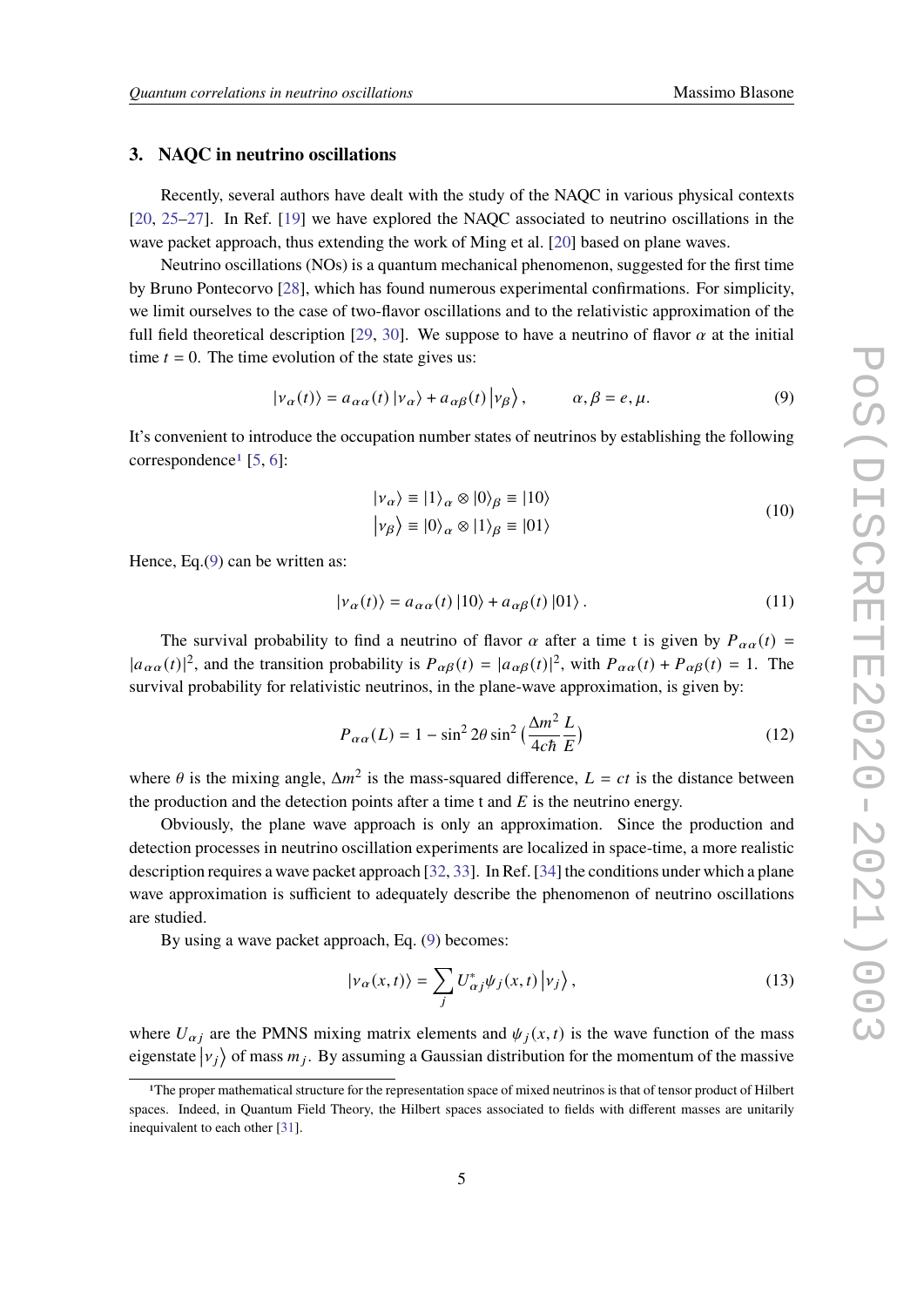neutrino  $v_j$ , following Refs. [\[32,](#page-9-15) [33\]](#page-9-16), the transition probability, in the wave packet approach, is given by:

<span id="page-5-0"></span>
$$
P_{\nu_{\alpha}\to\nu_{\beta}}(L) = \sum_{j,k} U_{\alpha j}^* U_{\alpha k} U_{\beta j}^* U_{\beta k} \exp\left[-2\pi i \frac{L}{L_{jk}^{osc}} - \left(\frac{L}{L_{jk}^{coh}}\right)^2 - 2\pi^2 (1-\xi)^2 \left(\frac{\sigma_x}{L_{jk}^{osc}}\right)^2\right],\tag{14}
$$

where  $L_{ik}^{\text{osc}}$  is the oscillation length and  $L_{ik}^{\text{coh}}$  the coherence length, defined by:

$$
L_{jk}^{osc} = \frac{4\pi E}{\Delta m_{jk}^2}, \qquad L_{jk}^{coh} = \frac{4\sqrt{2}E^2}{|\Delta m_{jk}^2|} \sigma_x,
$$
 (15)

with  $\sigma_x^2 = \sigma_x^{P^2} + \sigma_x^{D^2}$  and  $\xi^2 \sigma_x^2 = \xi_P^2 \sigma_x^{P^2} + \xi_D^2 \sigma_x^{D^2}$ .

Here,  $\sigma_x^P$  is the spatial width of the wave packet, i.e. the position uncertainty determined by the production process.  $\sigma_x^D$  is the uncertainty of the detection process. E is the neutrino energy and  $\Delta m_{ik}^2 = m_i^2 - m_k^2$  is the mass-squared difference.  $\xi_P$  and  $\xi_D$  are dimensionless quantities that depend on the characteristics of the production and detection process, respectively. For simplicity, in our ananlysis, we neglect these corrections, setting  $\xi = 0$ .

We note that the wave packet description confirms the standard value of the oscillation length. The coherence length is the distance beyond which the interference of the massive neutrinos  $v_i$  and  $v_k$  is suppressed. The last term in the exponential of Eq. [\(14\)](#page-5-0) implies that the interference of the neutrinos is observable only if the localization of the production and detection processes is smaller than the oscillation length.

From Eq. [\(11\)](#page-4-2), the neutrino density matrix in the orthonormal basis  $\{|00\rangle, |01\rangle, |10\rangle, |11\rangle\}$ , is given by:

<span id="page-5-1"></span>
$$
\rho_{AB}^{\alpha}(t) = \begin{pmatrix} 0 & 0 & 0 & 0 \\ 0 & |a_{\alpha\beta}(t)|^2 & a_{\alpha\beta}(t)a_{\alpha\alpha}^*(t) & 0 \\ 0 & a_{\alpha\alpha}(t)a_{\alpha\beta}^*(t) & |a_{\alpha\alpha}(t)|^2 & 0 \\ 0 & 0 & 0 & 0 \end{pmatrix}
$$
(16)

### **3.1** 1**–norm NAQC**

From Eq. [\(16\)](#page-5-1), we evaluate NAOC in NOs, using the prescription showed in Subsection [2.1:](#page-2-0)

$$
N_{l_1}(\rho_{AB}^{\alpha}(t)) = 2 + 2a_{\alpha\alpha}(t)a_{\alpha\beta}(t). \tag{17}
$$

From this, remembering that  $|a_{\alpha\alpha}(t)|^2$  and  $|a_{\alpha\beta}(t)|^2$  are nothing more than the survival and transition probabilities, NAQC is expressed in terms of oscillation probabilities as:

$$
N_{l_1}(\rho_{AB}^{\alpha}(t)) = 2 + 2\sqrt{P_{\alpha\alpha}(t)P_{\alpha\beta}(t)}.
$$
\n(18)

In Ref. [\[19\]](#page-9-4) we studied the different behavior of the NAQC obtained in the plane–wave and wave–packet approaches, referring to two different experiments: the Daya Bay reactor neutrino experiment [\[35](#page-9-19)[–37\]](#page-9-20) and the Main Injector Neutrino Oscillation Search (MINOS) experiment [\[38,](#page-10-0) [39\]](#page-10-1). The neutrino parameters are  $\sin^2 2\theta_{13} = 0.084 \pm 0.005$ ,  $\Delta m_{ee}^2 = 2.42^{+0.10}_{-0.11} \times 10^{-3} eV^2$  for Daya-Bay and  $\sin^2 2\theta_{23} = 0.95^{+0.035}_{-0.036}$ ,  $\Delta m_{32}^2 = 2.32^{+0.12}_{-0.08} \times 10^{-3} eV^2$  for MINOS.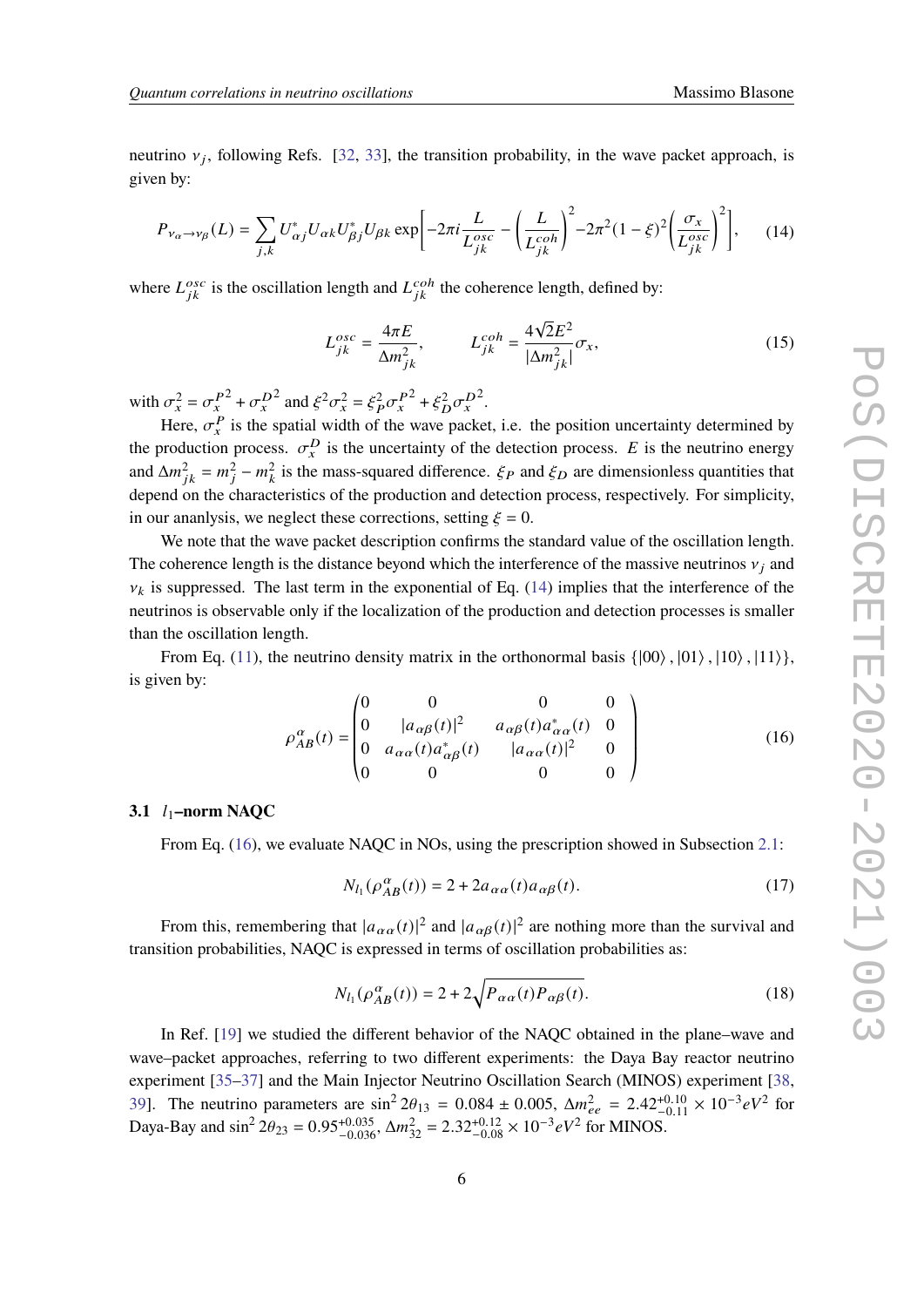<span id="page-6-0"></span>

**Figure 2:** NAQC inequality as a function of the distance using the  $l_1$ -norm as a measure of coherence. On the left side the plot is made using the data from Daya Bay experiment with  $\sigma_x = 1.25 \times 10^{-6} m$  and  $E = 4MeV$ . On the right side the plot is made using the data from MINOS experiment with  $E = 0.5 GeV$ and  $\sigma_x = 7 \times 10^{-9}$ m. The darker magenta horizontal line is the bound of the NAQC inequality. The solid and dot-dashed lines stand for wave packet and plane wave approach, respectively.

Referring to the Daya Bay experiment, where an electron neutrino is given at the initial time, on the left side of the Fig. [2](#page-6-0) it is shown a comparison between the plot of the NAQC inequality obtained with the plane-wave approximation and the one obtained with the wave-packet approach. It is evident the difference at long distances between the two approaches. We note that, in the wave packet case, a non-local advantage of quantum coherence is reached only up to a certain distance, beyond which the plot remains below the threshold value  $\sqrt{6}$ .

In the MINOS case, we start to consider a muon neutrino at time  $t = 0$ . We note that there is a large difference between the two approaches: on the right side of Fig. [2](#page-6-0) we see that for the wave-packet treatment NAQC is always reached beyond some distance. This doesn't occur in the plane wave treatment.

We also observe that the different long-distance behaviour of NAQC in the two experiments is due to the different values of the mixing angles. Indeed, NAQC equals  $\sqrt{6}$  if  $\sin^2(2\theta) = 0.106$ corresponding to an angle of about 10°. Thus, for Daya Bay the value of the mixing angle is below this one, while for MINOS is well above.

### **3.2 Entropy based NAQC**

Let us analyze the NAQC in neutrino oscillations using the relative entropy of coherence as a measure of quantum coherence. In this case, following Ref. [\[4\]](#page-8-3), it is possible to show that the sum of coherences of a single qubit system is bounded by:

$$
\sum_{i=x,y,z} C_i^E(\rho) \le 2.23.
$$
 (19)

To derive the criterion to reach a NAQC, we will follow a procedure similar to that described above for the  $l_1$ -norm of coherence. The relative entropy of coherence of the conditional state of Bob, after an Alice measurement in  $\prod_k^b$  is given by:

$$
C_i^E(\rho_{B|\Pi_k^b}) = \sum_{p=+,-} \lambda_{k_b}^p \log_2 \lambda_{k_b}^p - \beta_{ik_a}^p \log_2 \beta_{ik_a}^p,
$$
 (20)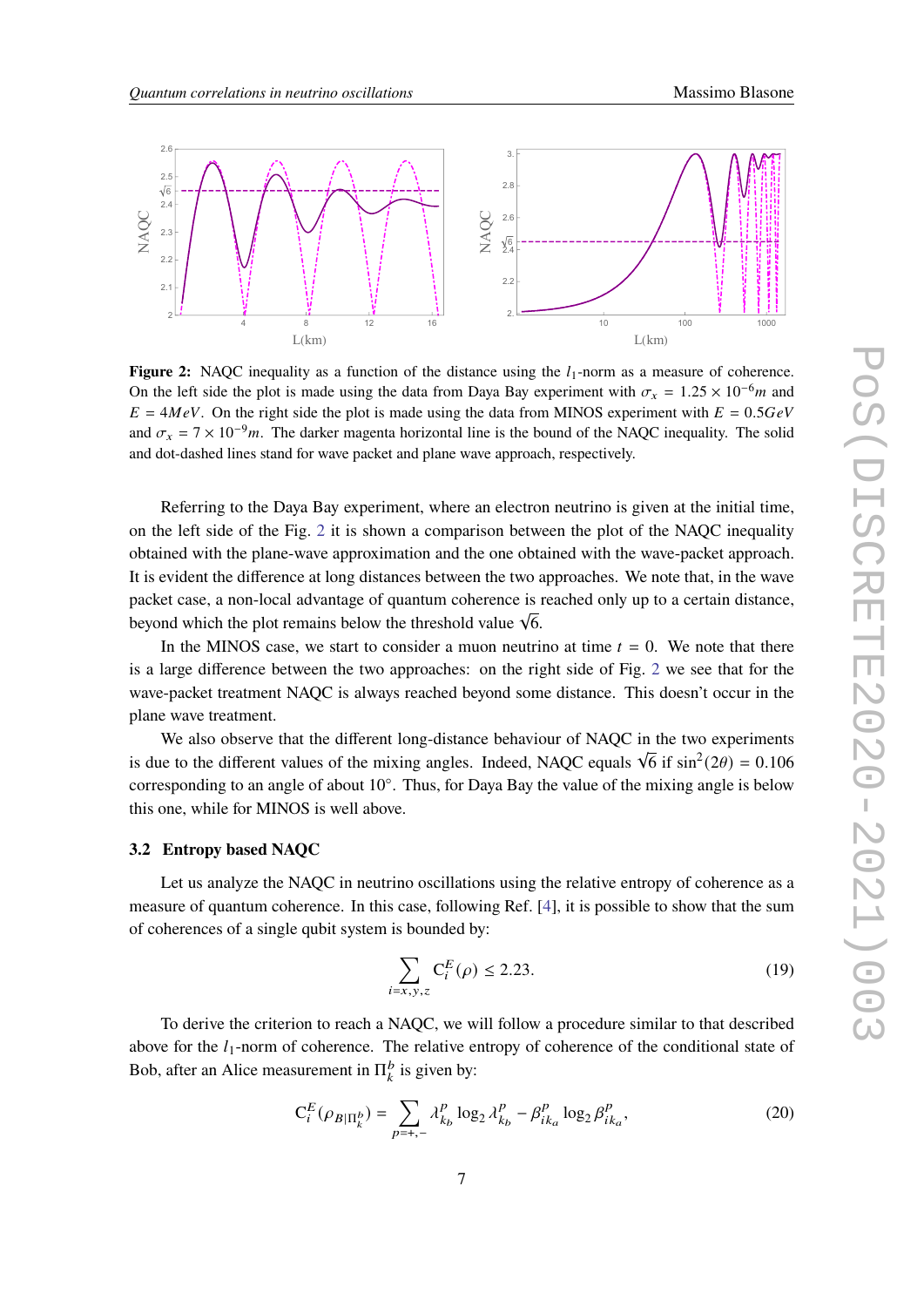<span id="page-7-0"></span>

**Figure 3:** NAQC inequality as a function of the distance using the relative entropy as a measure of coherence. On the left side the plot is made using the data from Daya Bay experiment with  $\sigma_x = 1.25 \times 10^{-6} m$  and  $E = 4MeV$ . On the right side the plot is made using the data from MINOS experiment with  $E = 0.5 GeV$ and  $\sigma_x = 7 \times 10^{-9}$ m. The lighter blue horizontal line is the bound of the NAQC inequality. The solid and dot-dashed lines stand for wave packet and plane wave approach, respectively.

where, in terms of the coefficients of Eq.[\(6\)](#page-3-2),  $\lambda_{i_b}^{\pm} = \frac{1}{2}$  $rac{1}{2}$   $\pm$  $\sqrt{\sum_j \alpha_{ji_b}^2}$  $\frac{2\gamma - \mu_b}{2\gamma_i}$  are the eigenvalues of the conditional state of B and  $\beta_{ijb}^{\pm} = \frac{1}{2}$  $rac{1}{2} \pm \frac{\alpha_{ij_b}}{2\gamma_{i_b}}$  $\frac{\alpha_{ij_b}}{2\gamma_{j_b}}$  are the diagonal elements of the conditional state  $\rho_{B|\Pi_j^b}$  in the  $\sigma_i$ basis.

Hence, the criterion to reach the NAQC is:

$$
\frac{1}{2} \sum_{i,j,b} p(\rho_{B|\Pi_{j\neq i}^{b}}) C_{i}^{E}(\rho_{B|\Pi_{j\neq i}^{b}}) \ge 2.23.
$$
 (21)

Let us see what happens in this case when we consider neutrino oscillations. By starting from the density matrix in Eq. [\(16\)](#page-5-1), we find that is possible to express the NAQC in terms of oscillation probability as:

$$
N_{re}(\rho_{AB}^{\alpha}(t)) = 2 - P_{\alpha\beta}(t) \log_2 P_{\alpha\beta}(t) - P_{\alpha\alpha}(t) \log_2 P_{\alpha\alpha}(t). \tag{22}
$$

Again, we do a comparison between plane-wave and wave-packet approaches, using the parameters offered by DAYA-Bay and MINOS experiments.

From Fig. [3,](#page-7-0) apart from the analogies with  $l_1$ -norm treatment, we find that at long distances NAQC is reached also for the DAYA-Bay parameters. Indeed, in both experiments the values of the mixing angles exceed the threshold for which the NAQC saturates at bound 2.23. This corresponds to  $\sin^2(2\theta) = 0.075$ , i.e. to an angle of 7.93°.

This fact signals that NAQCs based on different coherence quantifiers can display an internal hierarchy. Our results show that in the case of neutrino oscillations the  $l_1$ -norm based NAQC is a stronger quantifier than the one based on the relative entropy. It is an interesting question if such a hierarchy has a more general character.

# **4. Conclusions**

The study of quantum coherence as a physical resource is a very active area of research. In this context, the non-local advantage of quantum coherence has emerged as an important concept on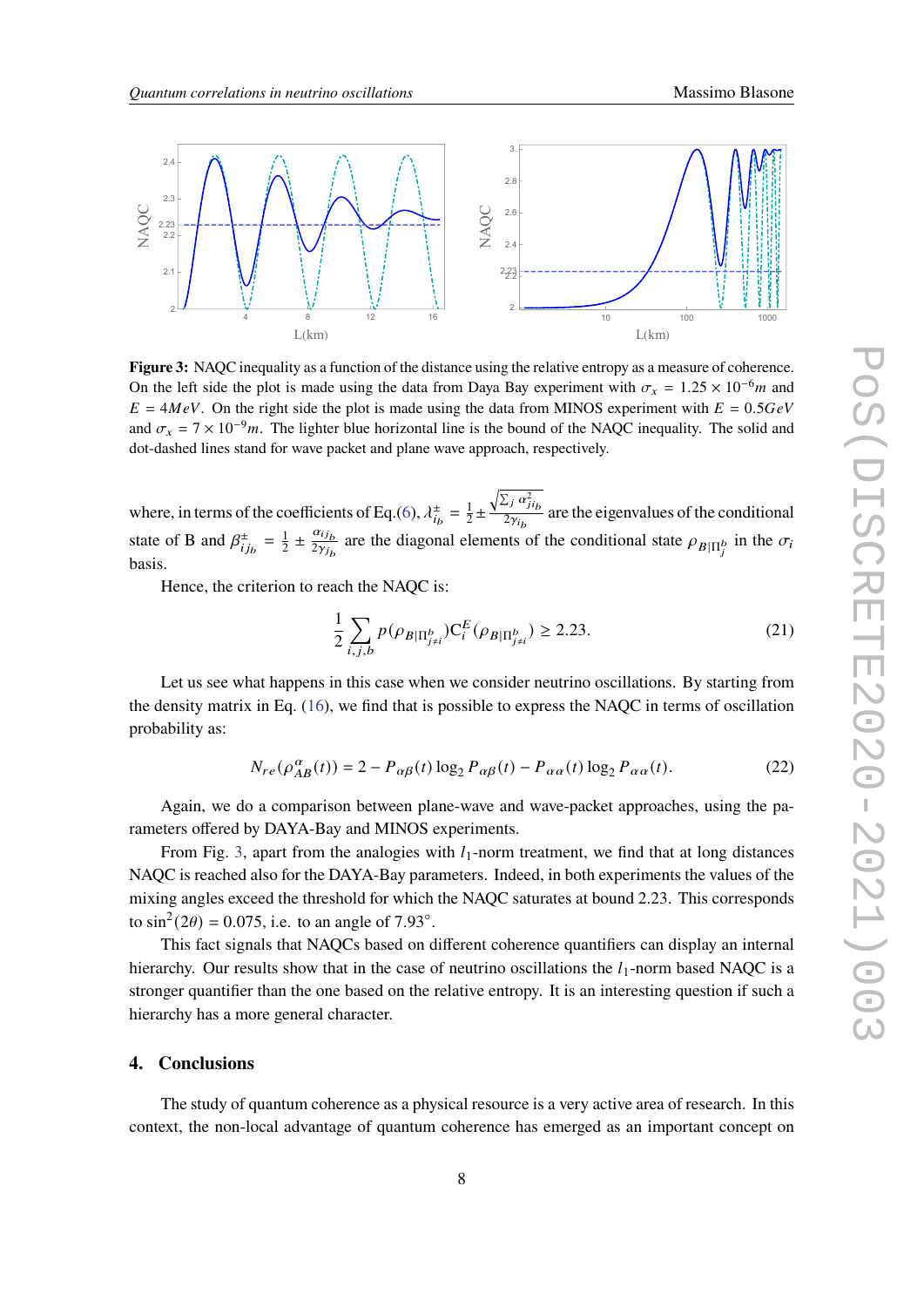which quantum information protocols can be based. We have studied NAQC associated to neutrino oscillations, in the framework of a wave-packet description, for the case of two experiments: Daya Bay reactor neutrino experiment and MINOS. We found that NAQC is achieved for both cases, although it is more persistent (even at long distances) for the case of MINOS experiment. We have considered two definitions of NAQC, one based on  $l_1$ -norm of coherence and the other based on the relative entropy of coherence. When adopting the first definition (as already done in Ref. [\[19\]](#page-9-4)), we found that for long distances NAQC is present only in the MINOS case. On the other hand, using the second definition, the NAQC is non-zero for both experiments, due to the different value of the bound. This indicates the presence of an internal hierarchy between the difference coherence measures based NAQC. In particular the relative entropy based NAQC is a weaker quantifier with respect the  $l_1$ -norm based NAOC. On the other hand, these results accurately establish different levels of quantumness in neutrino systems.

The fact that quantum coherence persists beyond the oscillation regime, may appear surprising at a first sight. However, this is only a manifestation of the strong non-local nature of flavor neutrino states. In this respect, in Ref.[\[6\]](#page-8-5) the static (time-independent) entanglement associated to neutrino mixing was studied, with distinct features with respect to the dynamical (time-dependent) entanglement associated to neutrino oscillations [\[5\]](#page-8-4).

Directions for future work include both the extension to the case of three flavor oscillations and also the study of matter effects (the celebrated MSW effect [\[40,](#page-10-2) [41\]](#page-10-3)), as well as the conceptualization of possible implementations of (long-range) quantum information protocols based on the quantum correlations embodied in neutrino oscillations.

Finally, we plan to extend the study of quantum correlations in particle systems in the framework of quantum field theory. In the case of neutrinos, this will be done by means of the QFT approach developed in Refs. [\[29,](#page-9-13) [30\]](#page-9-14) and in line with the results of Refs. [\[42,](#page-10-4) [43\]](#page-10-5).

# **References**

- <span id="page-8-0"></span>[1] R. J. Glauber, Phys. Rev. **131** (1963) 2766
- <span id="page-8-1"></span>[2] E. C. G. Sudarshan, Phys. Rev. Lett. **10** (163) 277
- <span id="page-8-2"></span>[3] A. Streltsov, G. Adesso and M. B. Plenio, Rev. Mod. Phys. **89** (2017) 041003
- <span id="page-8-3"></span>[4] D. Mondal, T. Pramanik and A. K. Pati, Phys. Rev. A **95** (2017) 010301
- <span id="page-8-4"></span>[5] M. Blasone, F. Dell'Anno, S. De Siena and F. Illuminati, EPL **85** (2009) 50002
- <span id="page-8-5"></span>[6] M. Blasone, F. Dell'Anno, M. Di Mauro, S. De Siena and F. Illuminati, Phys. Rev. D **77** (2008) 096002
- [7] M. Blasone, F. Dell'Anno, S. De Siena and F. Illuminati, Europhys. Lett. **112**(2) (2015) 20007
- [8] A. K. Alok, S. Banariee and S. U. Sankar, Nucl. Phys. B **909** (2016) 65
- [9] B. Liu, J. Wang, M. Li, S. Shen and D. Chen, Quant. Inf. Proc. **16** (2017) 105
- [10] J. Naikoo, et al., Nucl. Phys. B **951** (2020) 114872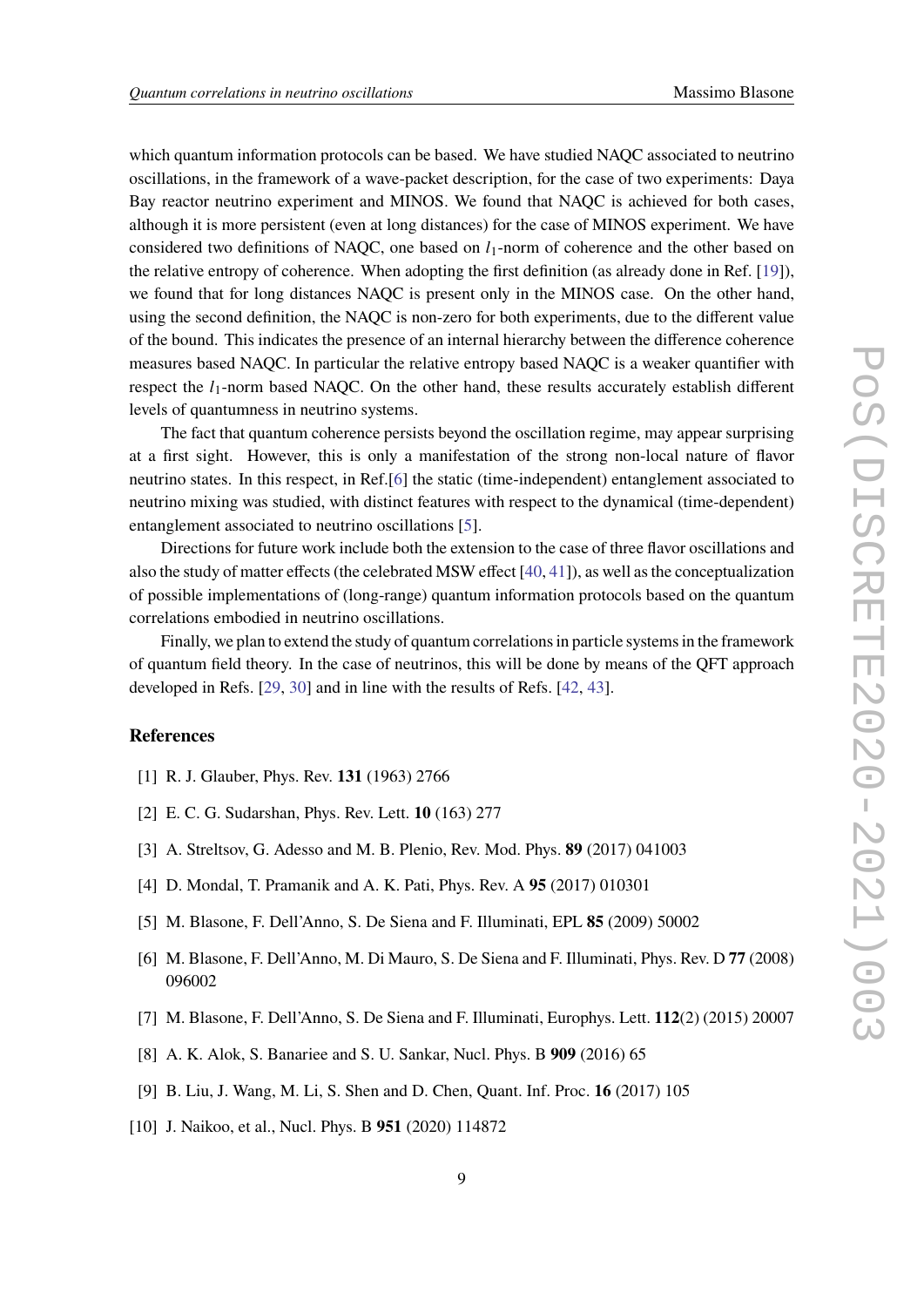- [11] J. Naikoo, A. K. Alok and S. Banerjee, Phys. Rev. D **99** (2019) 095001
- [12] S. Banerjee, A. K. Alok and R. MacKenzie, Eur. Phys. J. Plus **131** (2016) 129
- [13] K. Dixit, J. Naikoo, S. Banarjee and A. K. Alok, Eur. Phys. J. C **79** (2019) 96
- [14] X-K. Song, Y. Huang, J. Ling and M-H. Yung, Phys. Rev. A **98** (2018) 050302
- <span id="page-9-0"></span>[15] X-Z. Wang and B-Q. Ma, Eur. Phys. J. C **82** (2022) 133
- <span id="page-9-1"></span>[16] J. S. Bell, Physics **1** (1964) 195
- <span id="page-9-2"></span>[17] A. J. Leggett and A. Garg, Phys. Rev. Lett. **54** (1985) 857
- <span id="page-9-3"></span>[18] B. Yadav, T. Sarkar, K. Dixit and A. K. Alok, arXiv:2201.05580v1
- <span id="page-9-4"></span>[19] M. Blasone, S. De Siena and C. Matrella, Eur. Phys. J. C **81** (2021) 660
- <span id="page-9-5"></span>[20] F. Ming, X-K. Song, J. Ling, L. Ye and D. Wang, Eur. Phys. J. C **80** (2020) 275
- <span id="page-9-6"></span>[21] T. Braumgratz, M. Cramer and M. B. Plenio, Phys. Rev. Lett. **113** (2014) 140401
- <span id="page-9-7"></span>[22] K. C. Tan, H. Kwon, C-Y. Park and H. Jeong, Phys. Rev. A **94** (2016) 022329
- <span id="page-9-8"></span>[23] M-L. Hu and H. Fan, Phys. Rev. A **98** (2018) 022312
- <span id="page-9-9"></span>[24] G. Adesso, T. R. Bromley and M. Cianciaruso, J. Phys. A **49** (2016) 473001
- <span id="page-9-10"></span>[25] Z-Y. Ding et al., Phys. Rev. A **100** (2019) 022308
- [26] Y-X. Xie and Z-Y. Qin, Quant. Inf. Proc. **19** (2020) 375
- <span id="page-9-11"></span>[27] Y-X. Xie and X-X. Xu, Quant. Inf. Proc. **20** (2021) 251
- <span id="page-9-12"></span>[28] B. Pontecorvo, J. Exptl. Theoret. Phys. **33** (1957) 549
- <span id="page-9-13"></span>[29] M. Blasone and G. Vitiello, Annals Phys. **244** (1995) 283
- <span id="page-9-14"></span>[30] M. Blasone, P. A. Henning and G. Vitiello, Phys. Lett. B **451** (1999) 140
- <span id="page-9-18"></span>[31] G. Barton, *Introduction to Advanced Field Theory*, Interscience Publisher (1963)
- <span id="page-9-15"></span>[32] C. Giunti, Found. Phys. Lett. **17** (2004) 103
- <span id="page-9-16"></span>[33] C. Giunti and C. W. Kim, Phys. Rev. D **58**(1) (1998) 017301
- <span id="page-9-17"></span>[34] E. K. Akhmedov et al., Phys. Atom. Nucl. **72** (2009) 1363
- <span id="page-9-19"></span>[35] F. N. An et al., Daya Bay Collaboration, Phys. Rev. Lett. **115** (2015) 111802
- [36] J. Cao and K-B. Luk, Nucl. Phys. B **908** (2016) 62
- <span id="page-9-20"></span>[37] Daya Bay Collaboration, Eur. Phys. J. C **77** (2017) 606